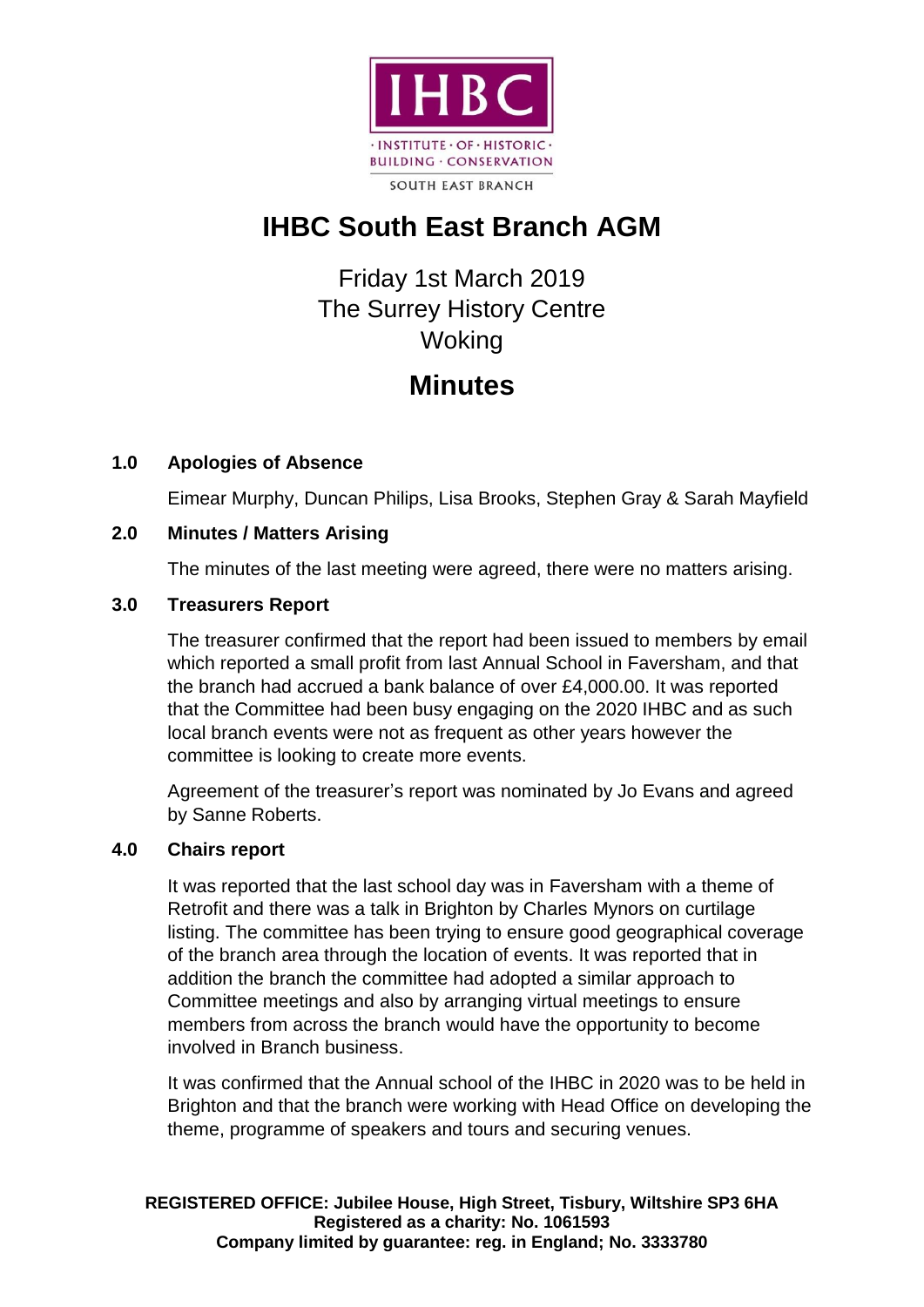It was identified that a number of committee members were standing down and as such a number of positions on the committee were open for new election.

The Chair wished to thank all members of the committee for their work over the last year for the SE branch and particularly wanted in recognition of his input to conservation, posthumously thank Eddie Booth for his contribution to the Branch

#### **5.0 Election of Committee Members**

- 5.1 Chair: Duncan Philips agreed to remain Chair, no further candidates came forward
- 5.2 Vice Chair: This post is currently vacant, Sanne Roberts confirmed that she was willing to stand for Vice Chair.
- 5.3 Branch Representative on the Council: Sanne Roberts confirmed that she was willing to stay on in this position.
- 5.4 Treasurer: Lone Le Vay current treasurer confirmed that she would be willing to continue in this post.
- 5.5 Membership Secretary: Sanne Roberts confirmed that Eimear Murphy was steeping down in this post. No nominations were received however it was reported that the committee was confident that the members without portfolio would be able to take on board the duties of this position.
- 5.6 Secretary: It was confirmed that Lone Le Vay has confirmed that she would be willing to take on the role on a temporary basis until someone else stepped forward.
- 5.7 Events/Social Media Secretary: Chris Reynolds confirmed that he was willing to stand.
- 5.8 Surrey County Rep:– Chris Reynolds confirmed that he was willing to stand as Surrey Rep.
- 5.9 West Sussex County Rep: It was confirmed that Sean Rix was standing down and no nominations were received. Sanne Roberts confirmed that Sussex Conservation Officer Group covered both East and West Sussex, therefore it would be possible for single rep to cover both Counties.
- 5.10 East Sussex County Rep: Tanya Szendeffy confirmed that she was willing to continue in the role and act as the Joint Sussex Rep until someone came forward to take on the West Sussex role.
- 5.11 Kent County Rep: Debbie Maltby confirmed in the absence of any other interested parties she was willing to continue in the role.
- 5.12 The Branch Committee was, therefore, agreed as follows:-